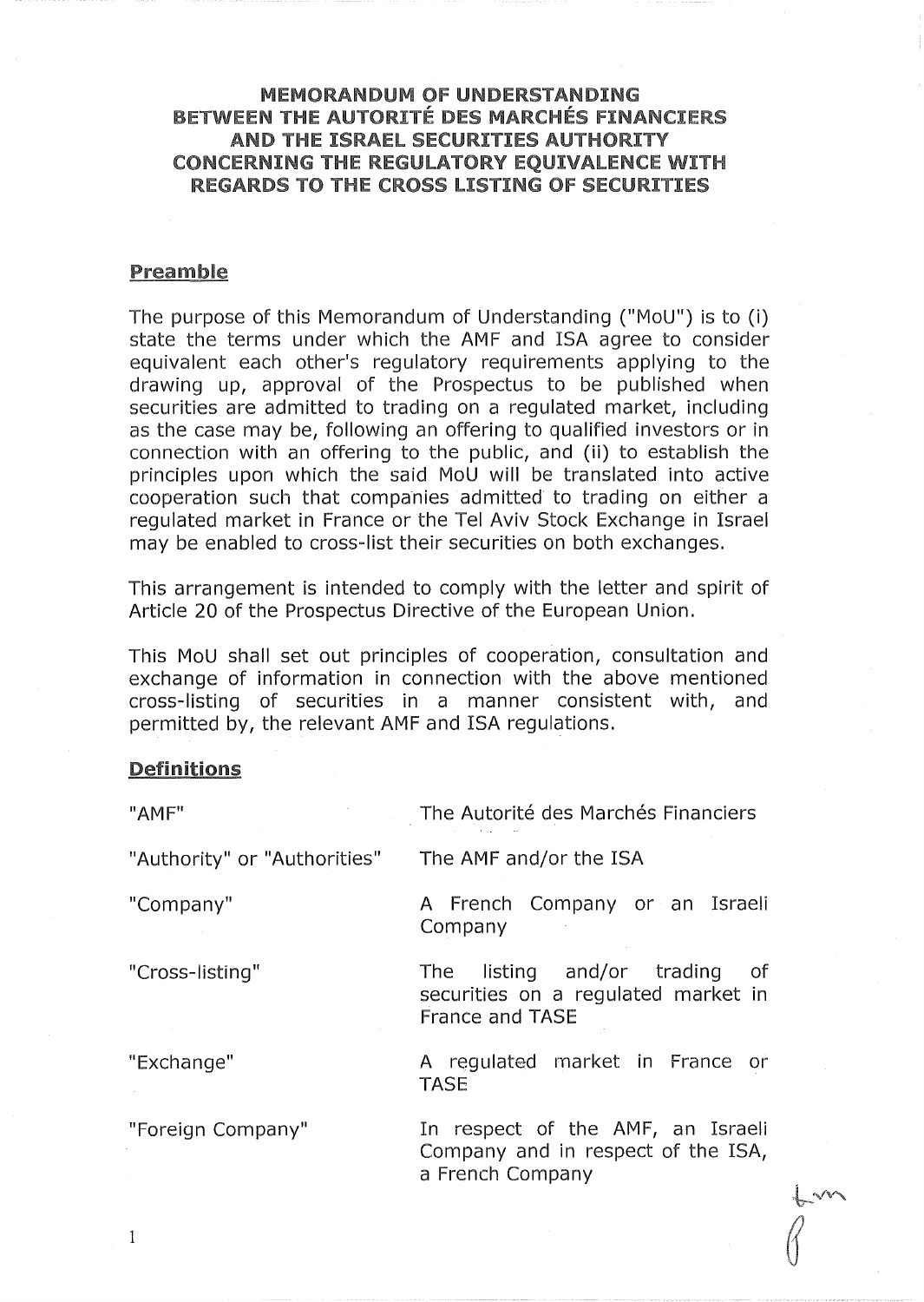"French Company" A company incorporated in France

"Home Authority" The Authority of the jurisdiction where the Company is incorporated and which has originally approved the Prospectus for the purpose of admission to trading on the Home Exchange

"Host Authority" The Authority in charge of approving the Prospectus of a Foreign Company for the purpose of admission to trading on the Host Exchange

"Home Exchange" A French regulated market for a French Company, TASE for an Israeli Company

"Host Exchange" A French regulated market for an Israeli Company, TASE for a French Company

"Home Notice" The notice supplied by the Home Authority to the Host Authority confirming that the Home Authority is satisfied that the Prospectus complies with the national law and regulation administered by the Home Authority concerning an admission to trading and the additional requirements for the Prospectus pursuant to the MoU at the time of the filing of the Prospectus with the Host Authority

"ISA" The Israel Securities Authority

"Israeli Company" A company incorporated in Israel

Prospectus **A** document containing all the information requested under national laws and regulations concerning an admission to trading and paragraphs 4.3 and 4.7 of this MoU. The Prospectus may be drawn up as a single document or separate documents provided that these documents together contain the aforementioned information. In this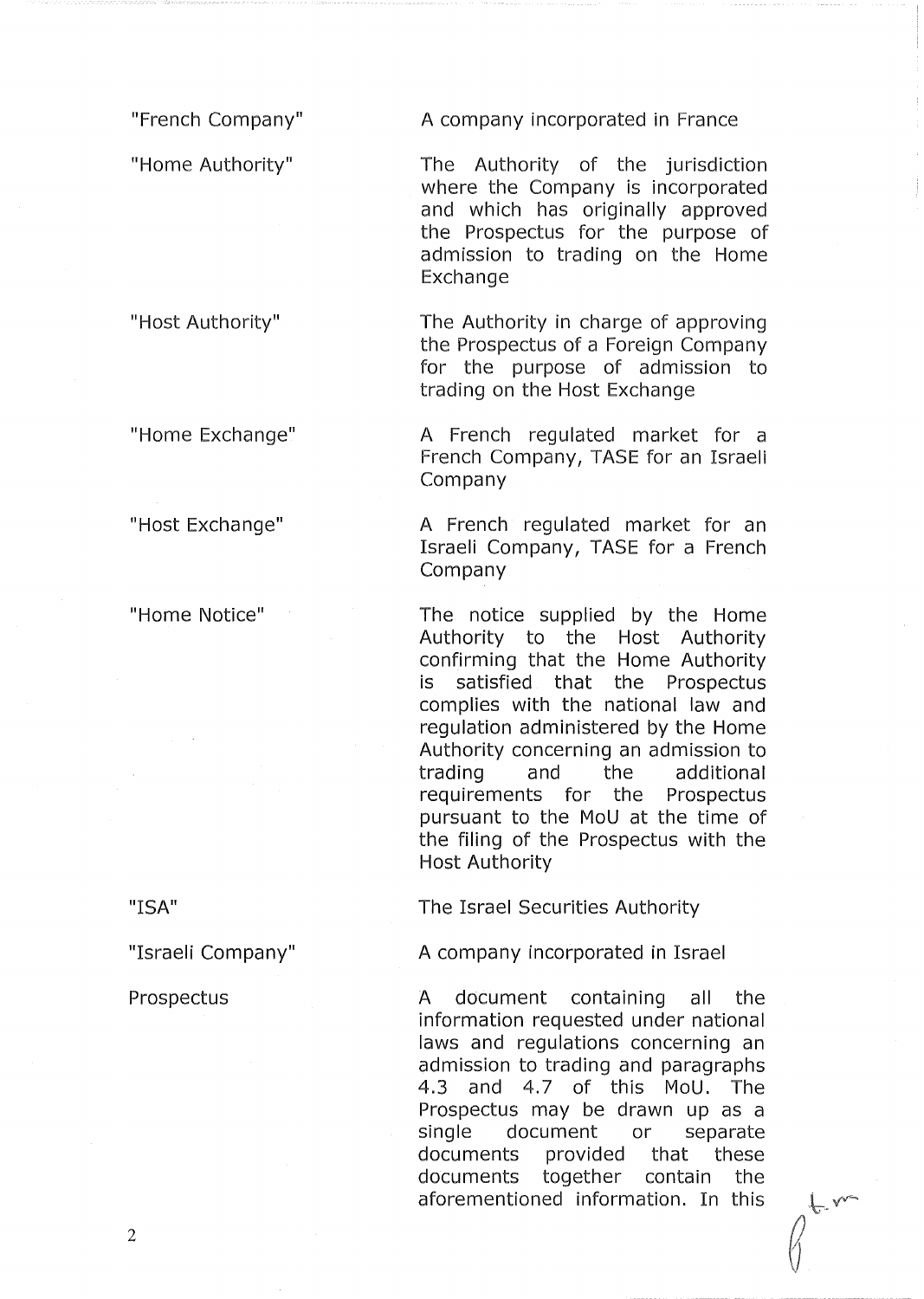case, the Prospectus must include a list of all documents contained therein.

"Prospectus Directive" Directive 2003/71/EC of 4 November 2003, and its implementing measures, notably the Commission Regulation (EC) no. 809/2004 of 29 April 2004.

"TASE" The Tel Aviv Stock Exchange Ltd

## 1. Declaration of Equivalence

- 1.1 The AMF hereby declares and confirms that having examined Israeli laws and regulations relating to publication of Prospectuses it has concluded (subject to the additional requirements set out in Chapter 4.3 and 4.7 as the case may be, below) that the said Israeli laws and regulations are equivalent to the parallel regulation administered by the AMF and satisfy the regulatory requirements of French law.
- 1.2 The ISA hereby declares and confirms that having examined French law and regulation relating to the publication of Prospectuses it has concluded (subject to any additional items that may be required pursuant to Chapter 4.5 below) that the said French regulation is equivalent to the parallel regulation administered by the ISA and satisfies the regulatory requirements of Israeli law.
- 1.3 This MoU is intended to complement, but does not alter the terms of the existing bilateral and multilateral arrangements to which the AMF and the ISA are both parties, concerning cooperation in supervisory or enforcement matters and which are listed in Annex A.

#### $2.$ Scope of Arrangement

2.1 When seeking admission to trading on the host exchange, a Company shall be entitled to benefit from the procedures described in this MoU, if it complies with all of the following conditions:

2.1.1 it is a French Company or an Israeli Company; and

- 2.1.2 the Prospectus has first received an initial approval from the Home Authority; and
- 2.1.3 it has, applied for admission to trading or is already admitted to trading, in the case of a French Company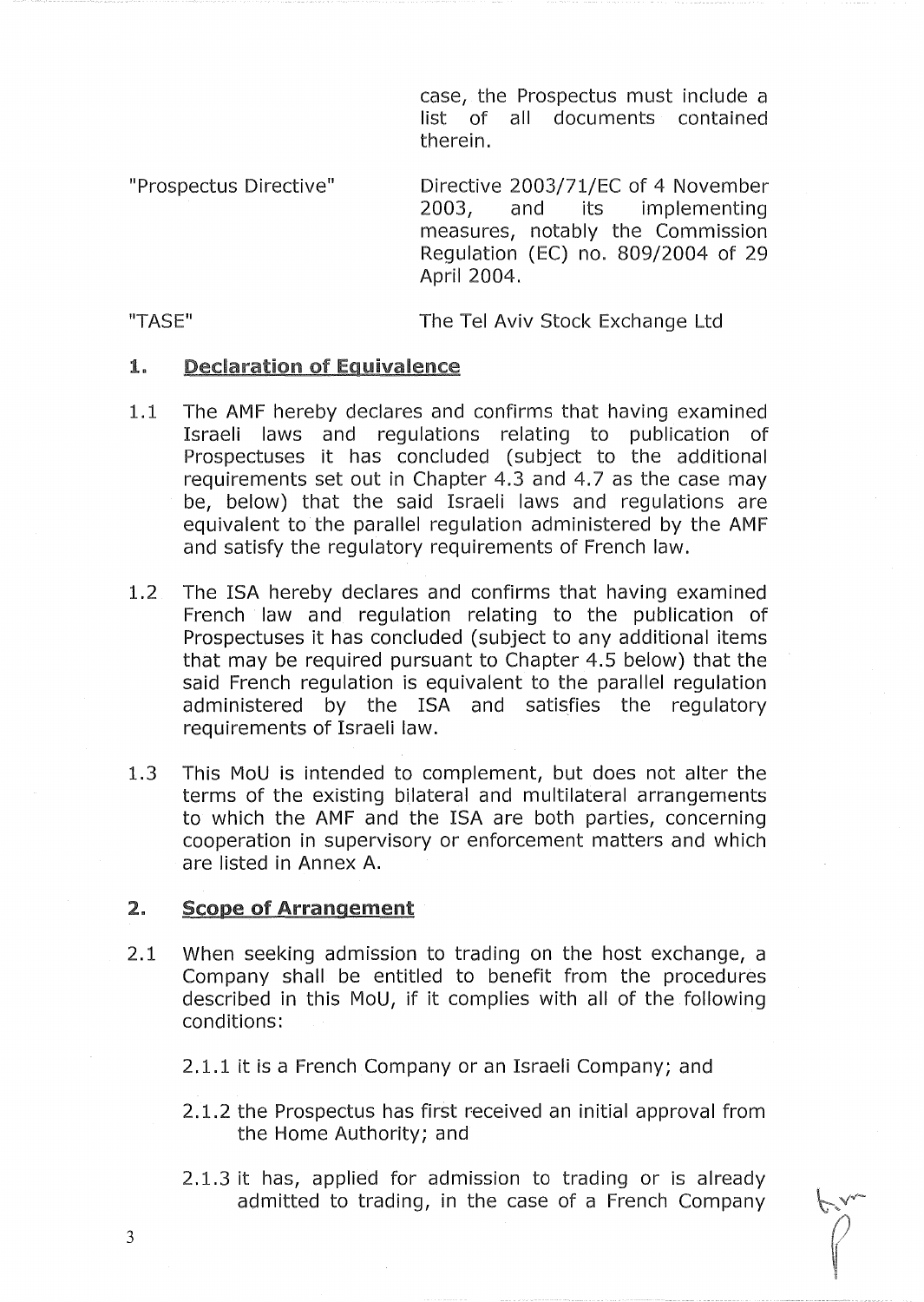on a French regulated market or, in the case of an Israeli Company, on TASE

- 2.2 De-listing from either the regulated market in France or TASE will disqualify the Company from continuing to benefit from the conditions outlined in this agreement.
- 2.3 The equivalence which is the basis of this MoU does not extend to laws and/or regulations enacted by a third country, notwithstanding the fact that either the AMF or the ISA may have recognized such third country's regulations as equivalent to its own regulations.

#### 3. **Implementation**

- 3.1 Initially the agreement will be applicable solely to equity securities as such term is defined in the Prospectus Directive (with the exclusion of convertible debt). It is the intention of the Authorities to introduce different types of securities that may benefit from the arrangement set out in this MoU in the future. Such further implementation shall be carried out in stages, based on consultation between the Authorities.
- 3.2 The Authorities intend to review periodically the functioning and effectiveness of the arrangement described in this MoU with a view to expanding or altering the scope or operation of this MoU should that be judged desirable.

### 4. Prospectuses

- 4.1 Any Company wishing to simultaneously cross-list its securities pursuant to the arrangement described in this MoU, shall first submit its Prospectus to its Home Authority for approval. The Company shall inform the Home authority of its intention to seek a cross listing pursuant to this MoU and request the Home Authority to issue a Home Notice to the Host Authority.
- 4.2 4.2.1 Where a Company is already admitted to trading on the Home Exchange and thereafter intends to seek admission to trading on the Host Exchange, the Company shall submit the Prospectus to the Home Authority, and request the Home Authority to issue a Home Notice to the Host Authority.
	- 4.2.2 In the circumstances described in clause 4.2.1 above, the Prospectus may consist of the prospectus published in connection with the securities for which the Company seeks admission to trading together with all subsequent information published concerning the Company and

t v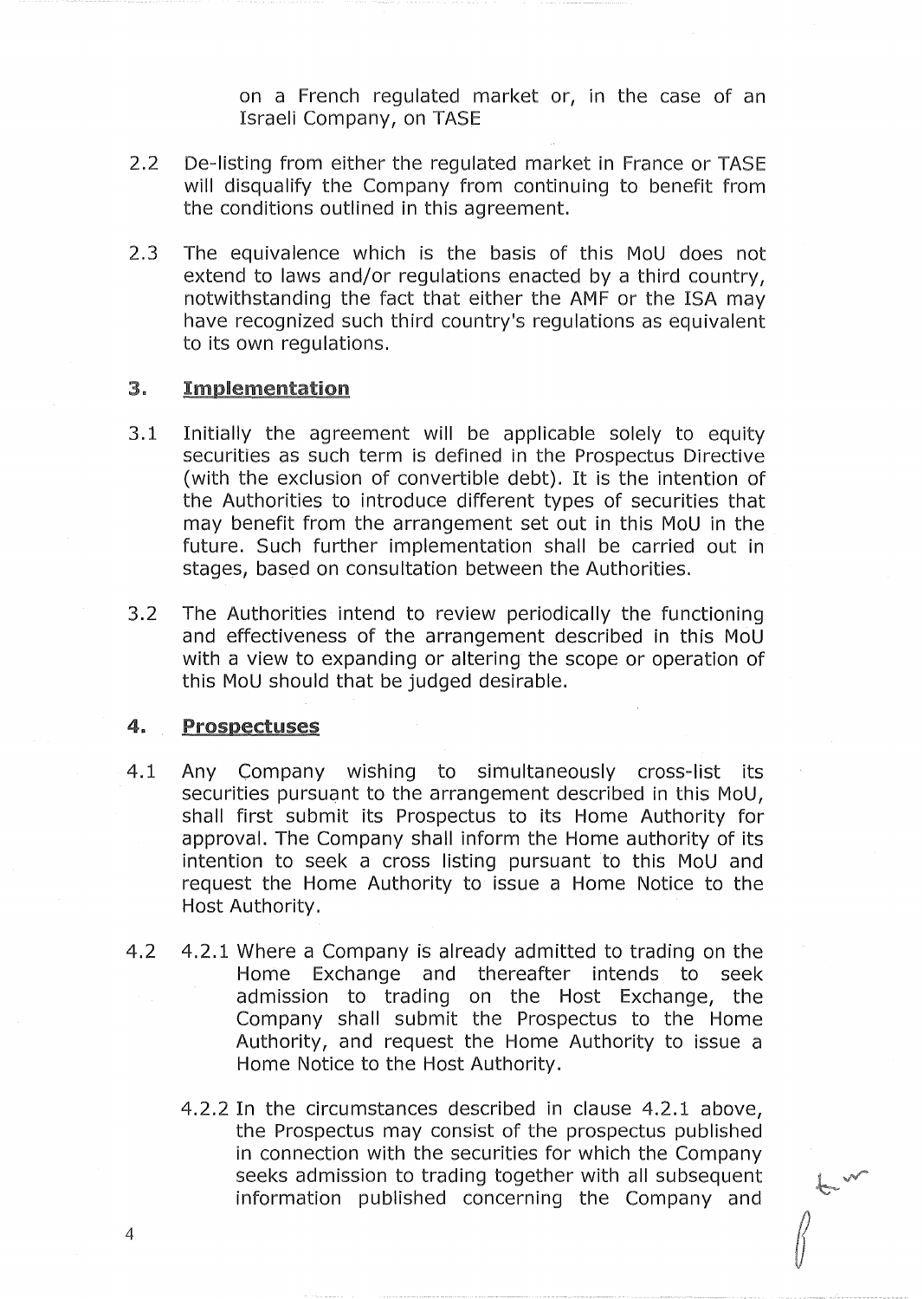these securities as long as the Prospectus meets all necessary requirements, pursuant to the national laws and regulations concerning an admission to trading and paragraphs 4.3 and 4.7 of this MoU with regards to Israeli Companies or the paragraph 4.5 with regards to French Companies.

- 4.2.3 Each Company shall also provide the Company responsibility statement, as defined in paragraph 1.2 of Annex III of the Regulation (EC)  $n^{\circ}809/2004$ , dated no earlier than five trading days prior to the filing of the said Prospectus with the Host Authority.
- 4.3 When an Israeli Company submits a Prospectus to the ISA for an approval and informs the ISA of its intention to subsequently submit its Prospectus to the AMF for cross listing under paragraphs 4.1 or 4.2 of this MoU, the ISA shall also enforce the additional disclosure requirements listed below in this paragraph 4.3 and shall make the granting of a Home Notice in relation to the Prospectus conditional upon compliance therewith. The said additional disclosure requirements are as follows:
	- 4.3.1 annual balance sheets for the three years preceding the offering/admission to trading in accordance with Annex I Section 20.1 of the Prospectus Directive Regulations CEC) No. 809/2004 as well as their auditors' corresponding reports;
	- 4,3.2 a Prospectus summary in English in accordance with the specifications of Article 5.2 of the Directive 2003/71/EC;
	- 4.3.3 should the Company include in the Prospectus, profit forecasts or profit estimates, as defined by Article 2 (10) and (11) of Regulation (EC)  $n^{\circ}$  809/2004, these will be compiled and presented in accordance with Annex I Section 13 of the aforementioned regulation.

The AMF shall be entitled to raise additional requirements by way of amendment to this MoU pursuant to paragraph 6.3.

- 4.4 A Home Notice shall be valid for a period of 15 trading days after its issuance by the Home Authority. If within this period of time, the Home Authority is aware of any material events affecting the Company, it must inform the Host Authority as soon as possible and the Prospectus must be amended accordingly.
- 4.5 When a French Company submits a request to the AMF for an approval of the Prospectus and informs the AMF of its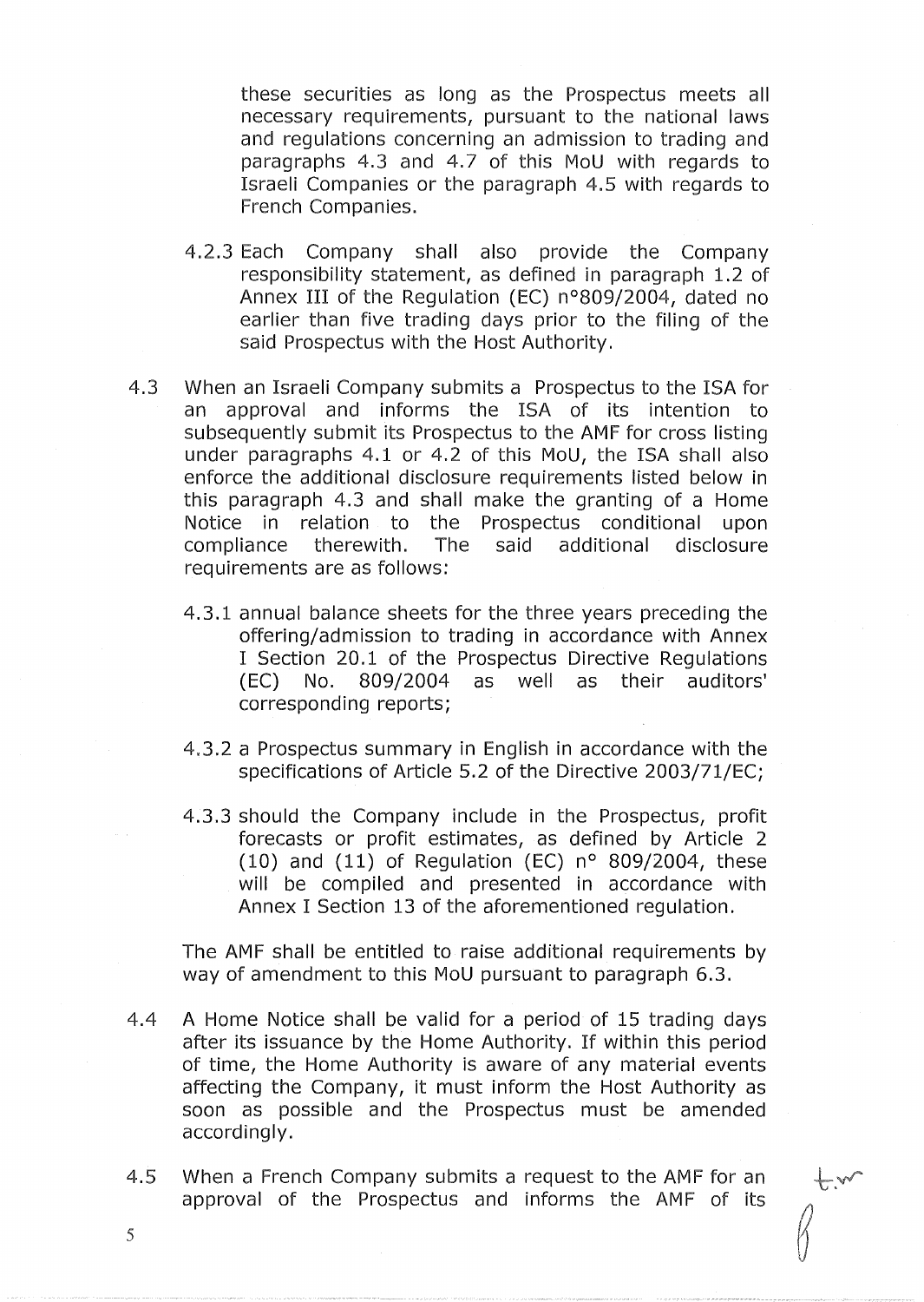intention to subsequently submit its Prospectus to the ISA for cross listing, the AMF shall also enforce any additional disclosure requirements that the ISA may raise by way of amendment of this MoU pursuant to paragraph 6.3 and the AMF shall make the granting of a Home Notice in relation to the Prospectus conditional upon compliance with such requirements.

4.6 A Company will submit its Prospectus for approval to the Host Authority in accordance with the Host Authority procedures after the Home Authority has issued the Home Notice.

The provisions of this MoU shall not derogate from the general listing regulations for a regulated market in France or the TASE and any Company seeking to cross list its shares in accordance with this MoU shall comply with such listing regulations.

- 4.7 Provided that the Host Authority has received the Home Notice, the Host Authority will automatically accept the filing of the Prospectus for the purpose of its national approval procedure, subject to any linguistic or specific requirements due to the Host Authority's regulation when an offer is made to the public in the jurisdiction of the Host Authority.
- 4.8 All Prospectuses will be filed with the Home Authority according to its rules in a language accepted by the Home Authority.
- 4.9 If a Prospectus is submitted to the Home Authority in any language other than English, the Company will be required to furnish an English translation by a certified expert to the Host Authority.
- 4.10 The Home Authority shall be responsible for ensuring that, in addition to the Prospectus, all information relating to an offer or an admission to trading, including additional information with regards to the issuer and the securities laws and regulations for which the Home Authority is responsible, shall be easily accessible and available to the Host Authority and to investors in English.
- 4.11 If an Israeli Company seeks to benefit from Article 17 of Directive 2003/71/EC concerning the possibility to make a pan-European offer, the Company must provide the AMF with the list of any information items that have not been provided in the Prospectus in compliance with Annexes I and III, and Annex II (pro forma information) as the case may be, of the Regulation (EC) n° 809/2004 of 29 April 2004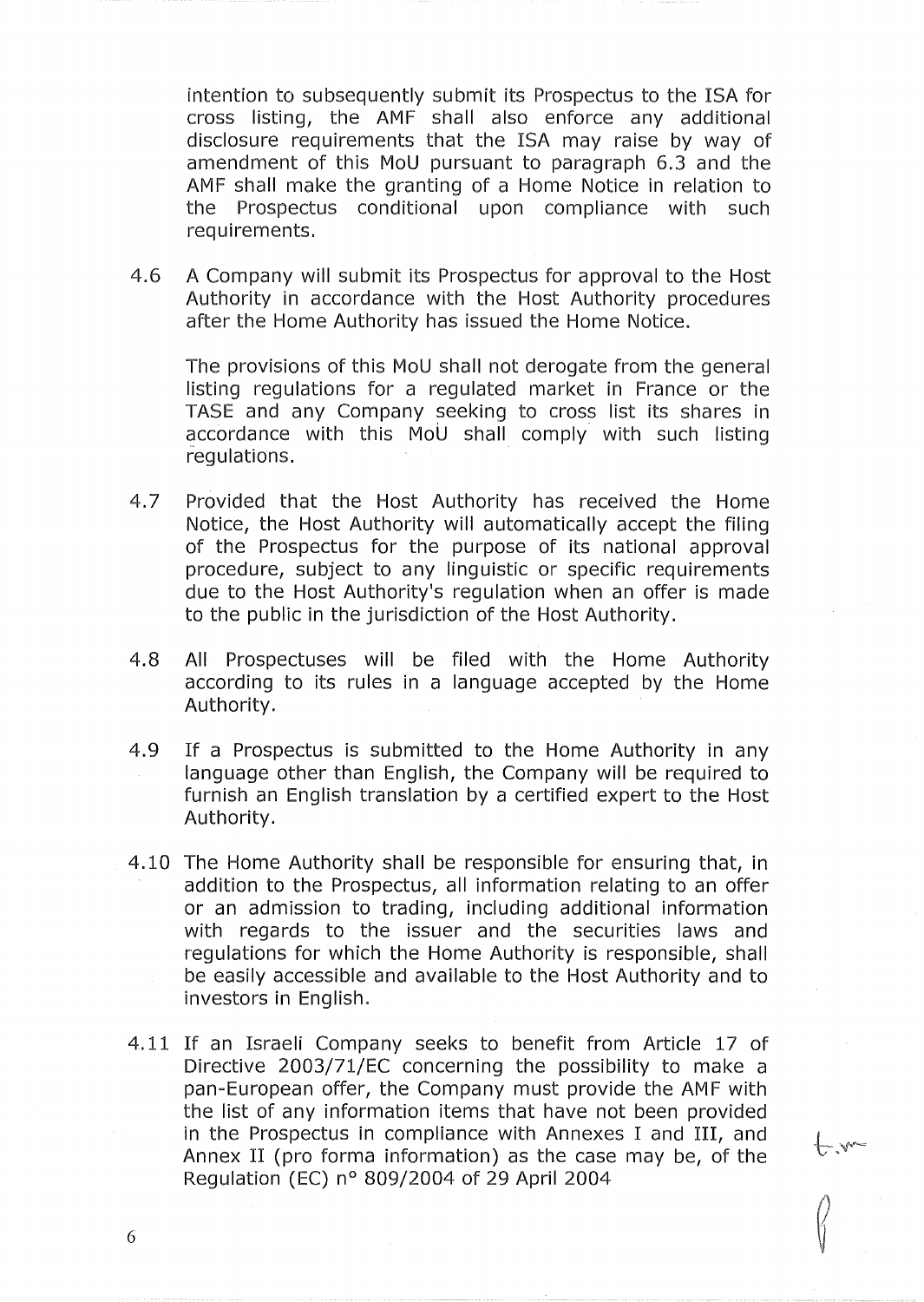### 5. Reporting

This MoU covers issues relating to the equivalence of prospectuses only. The AMF and ISA agree that in order to ensure that the arrangement for cross listing is applied in an effective way, they intend to continue cooperation on ascertaining the equivalence of those reporting requirements listed in section 23 of the Transparency Directive (2004/109/EC). The purpose of such cooperation is the completion of a second agreement or an addendum to this MoU, setting out the arrangement agreed in relation to recognition of such reporting requirements.

## 6. Ongoing Consultation and Cooperation

- 6.1 The Authorities shall cooperate, render mutual assistance and exchange information with each other whenever necessary for the purpose of carrying out their duties, facilitating and supervising cross-listings and successfully implementing and maintaining the arrangement described in this MoU.
- 6.2 Each Authority shall nominate members to represent it on a standing joint committee ("the Joint Committee") which will coordinate the ongoing activities and liaison resulting from implementation of the arrangement set out in this MoU. The persons so nominated are listed in Annex B.
- 6.3 The activities of the Joint Committee shall include:
	- 6.3.1 Acting as the main contact point for communications between the Authorities relating to this MoU and the activity set out herein;
	- 6.3.2 Ongoing discussion of issues arising from the implementation of the agreement;
	- 6.3.3 Planning amendments to the agreement, expansion of scope and future stages of implementation.
- 6.4 The Joint Committee shall endeavor to meet at least annually to identify and discuss issues of regulatory concern to either or both Authorities.
- 6.5 Each Authority will inform the other of material changes in its regulation relating to the matters set out in this MoU.
- 6.6 Reference is made to the existing Memorandum of Understanding Concerning Consultation and Cooperation and the Exchange of Information between the AMF and ISA dated 7.4.2006 as well as the IOSCO Multilateral MOU in that

 $f_{\mathbf{w}}$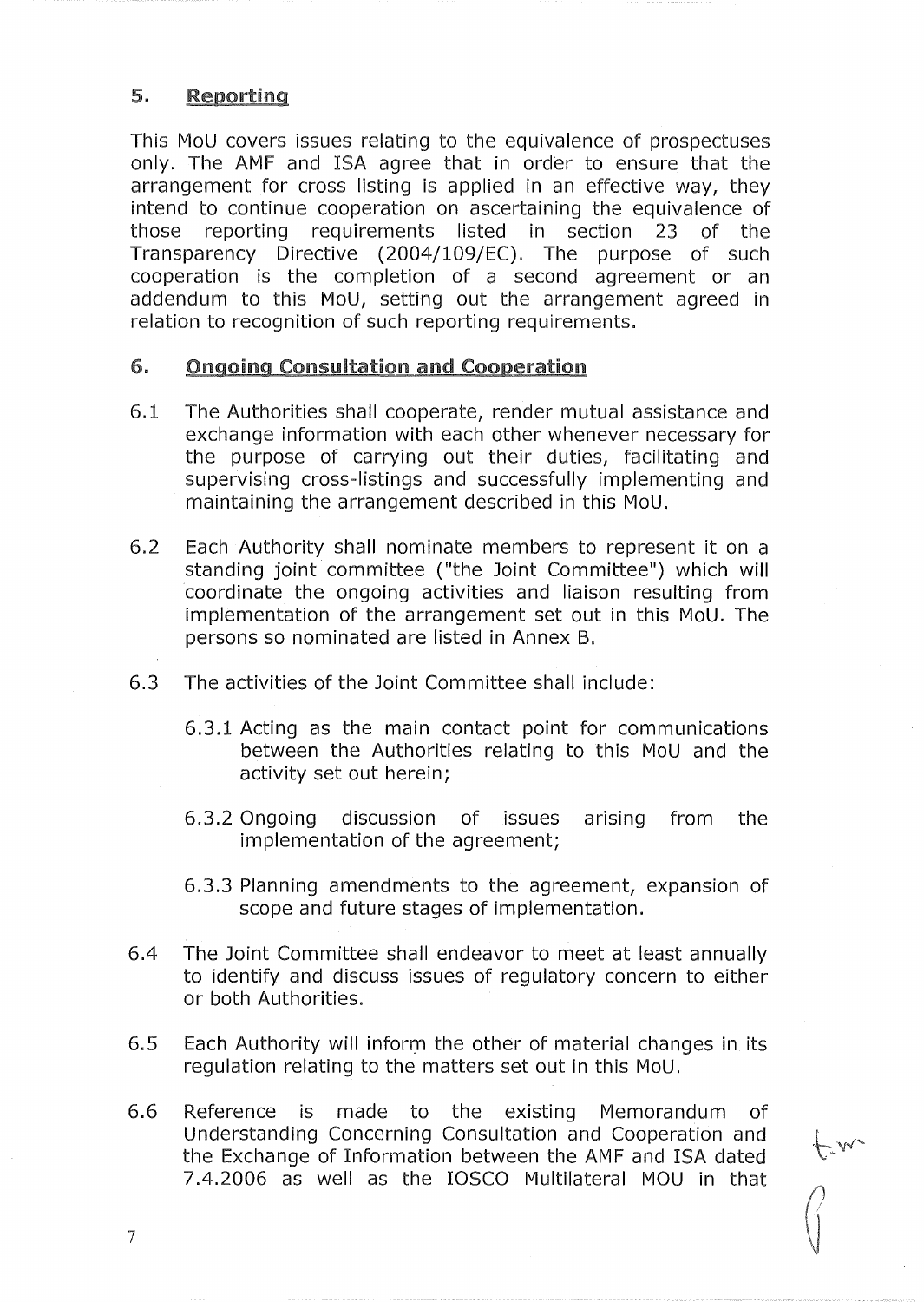respect. Both Authorities confirm that said MoUs shall apply to matters set out in this MoU.

#### $\mathbb{Z}$ **Other matters**

## 7,1 legal Status and Effective Date

The provisions of this MoU are not intended to create legally binding obligations or supersede domestic law.

Following the enactment of any new regulation that may be required in either France or Israel in order to implement this MoU, the AMF and ISA will each give notice to the other that implementation of the cross-listing arrangement may begin. Thereafter a mutually agreed start date shall be set.

The Authorities affirm their shared belief in the importance of local regulation of local markets. Accordingly, this MOU supports the ability of the ISA and the AMF to promulgate new, or maintain existing, regulatory requirements necessary for the regulation and oversight of the markets and issuers active in their respective jurisdictions, in accordance with their respective laws and requirements.

## 7.2 Confidentiality

Any non public information shared between the Authorities is to be used solely for the discharge of their legal obligations and shall be deemed confidential. Communication to third parties outside the Authority of any information shall require the prior written approval on a case by case basis of the Authority with whom the information originated, consistent with domestic laws in the jurisdiction of the Authority receiving the information

## 7.3 Termination

The Terms and conditions of this MOU will continue to apply until the expiration of 90 days after either the ISA or the AMF gives notice to the other Authority of its intention to terminate it.

 $\int \frac{1}{\sqrt{2}}$ 

Signed in English and French.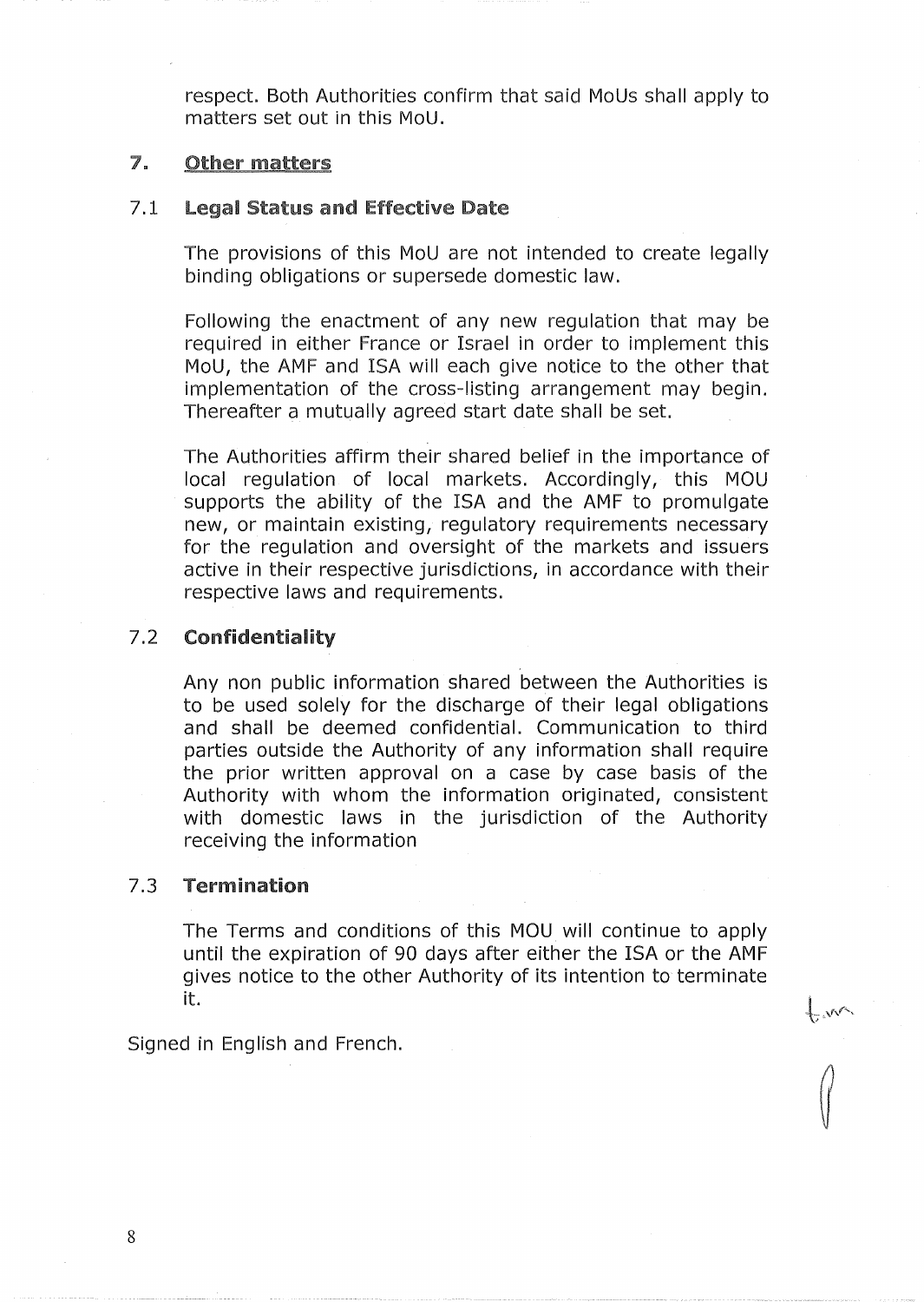In witness whereof:

 $y_{3a}$ 

Mr. Michel Prada, Chairman Autorité des Marchés Financiers

Date: 28<sup>th</sup> January, 2008 Date: 28<sup>th</sup> January, 2008

Mr. Moshe Jéry, Chairmai Israel ",.@éùritiesAuthority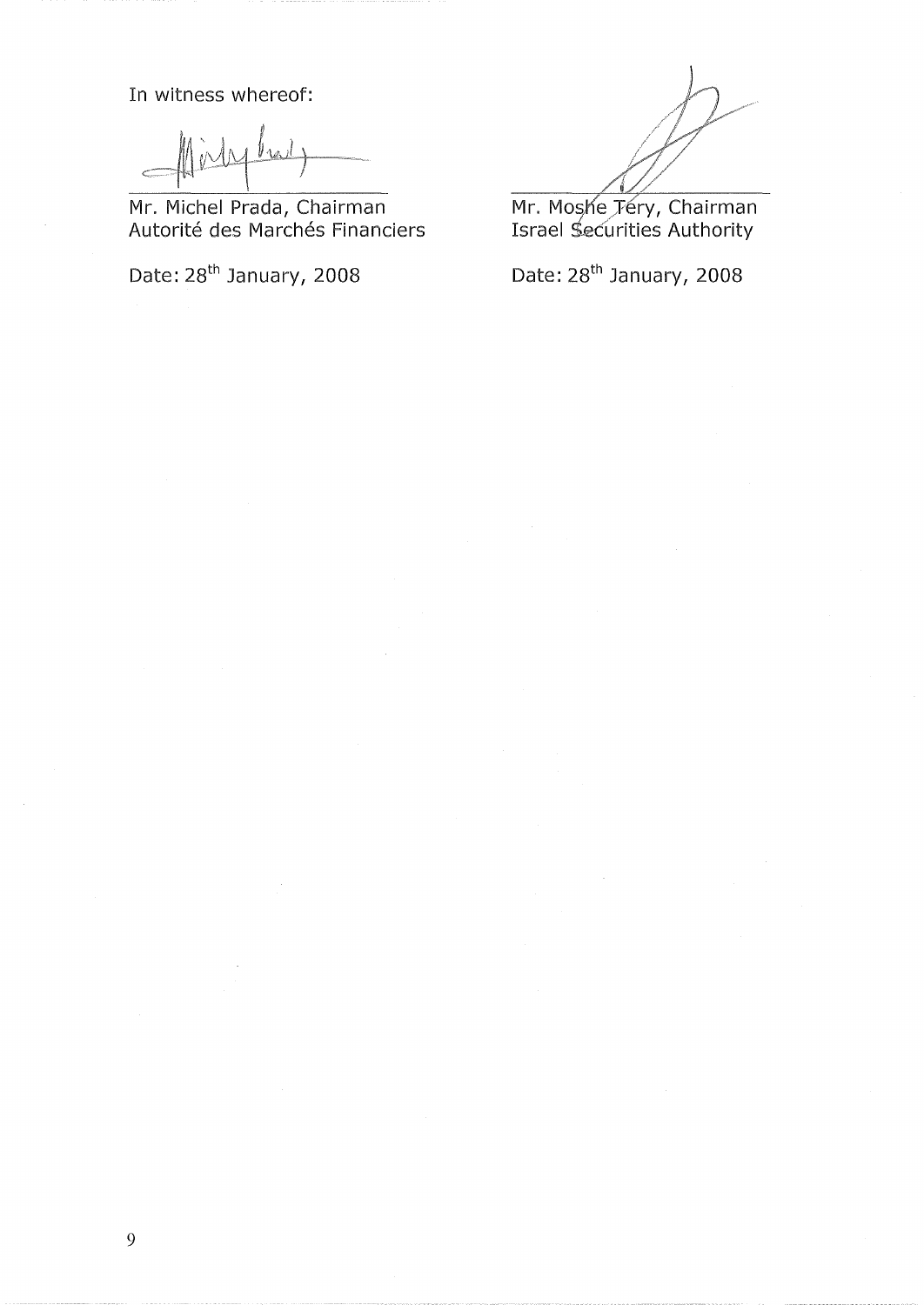## **ANNEX A**

Existing arrangements (Clause 1.3 of the MoU)

IOSCO Multilateral Memorandum of Understanding Concerning Consultation and Cooperation and the Exchange Of Information, May 2002

Memorandum of Understanding Concerning Consultation and Cooperation and the Exchange of Information between the AMF and ISA, April 2006

 $\downarrow$  m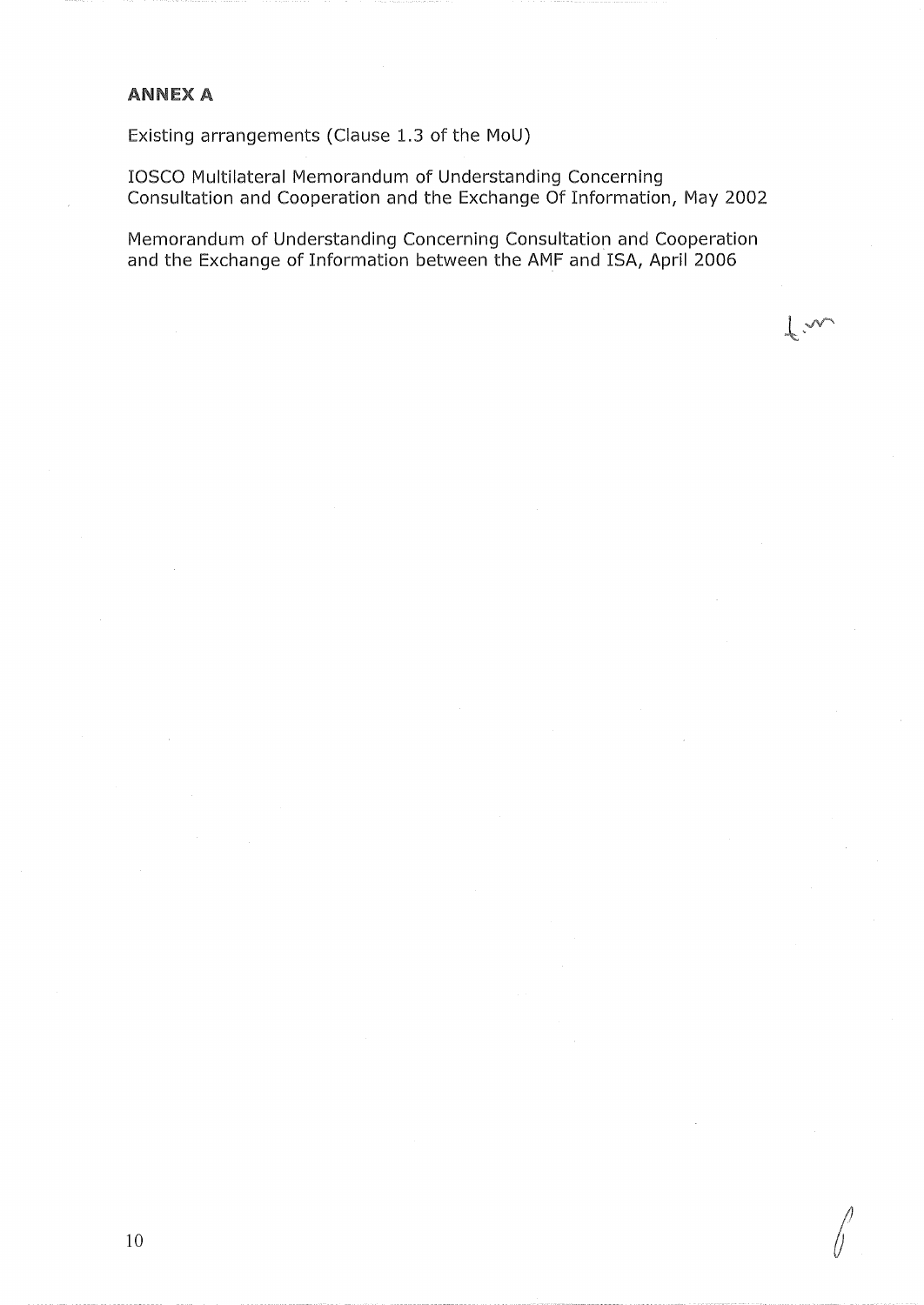## ANNEX B

Members of the Joint Committee (Clause 6.2 of the MoU)

# For the AMF:

| Name        | Position              | Telephone           | Email                                           |
|-------------|-----------------------|---------------------|-------------------------------------------------|
| Mr Tessier  | Head of International | 00.33.1.53.45.63.56 | x.tessier@amf-france.org                        |
|             | Department            |                     |                                                 |
| Mr Tran Van | Deputy Head of the    |                     | 00.33.1.53.45.62.70   lg.tranvan@amf-france.org |
|             | Corporate Finance     |                     |                                                 |
|             | <b>Division</b>       |                     |                                                 |

## For the ISA:

| Name           | Position                                                                           | Telephone       | Email             |
|----------------|------------------------------------------------------------------------------------|-----------------|-------------------|
| Yael Almog     | Special Advisor to the Chairman<br>and Head of International Affairs<br>Department | +972.2.6556.448 | yaela@isa.gov.il  |
| Tal Even-Zahav | Deputy to the General Counsel                                                      | +972.2.6556.500 | tale@isa.gov.il   |
| Simon Baron    | <b>International Affairs Department</b>                                            | +972.2.6556.496 | simonb@isa.gov.il |

tm